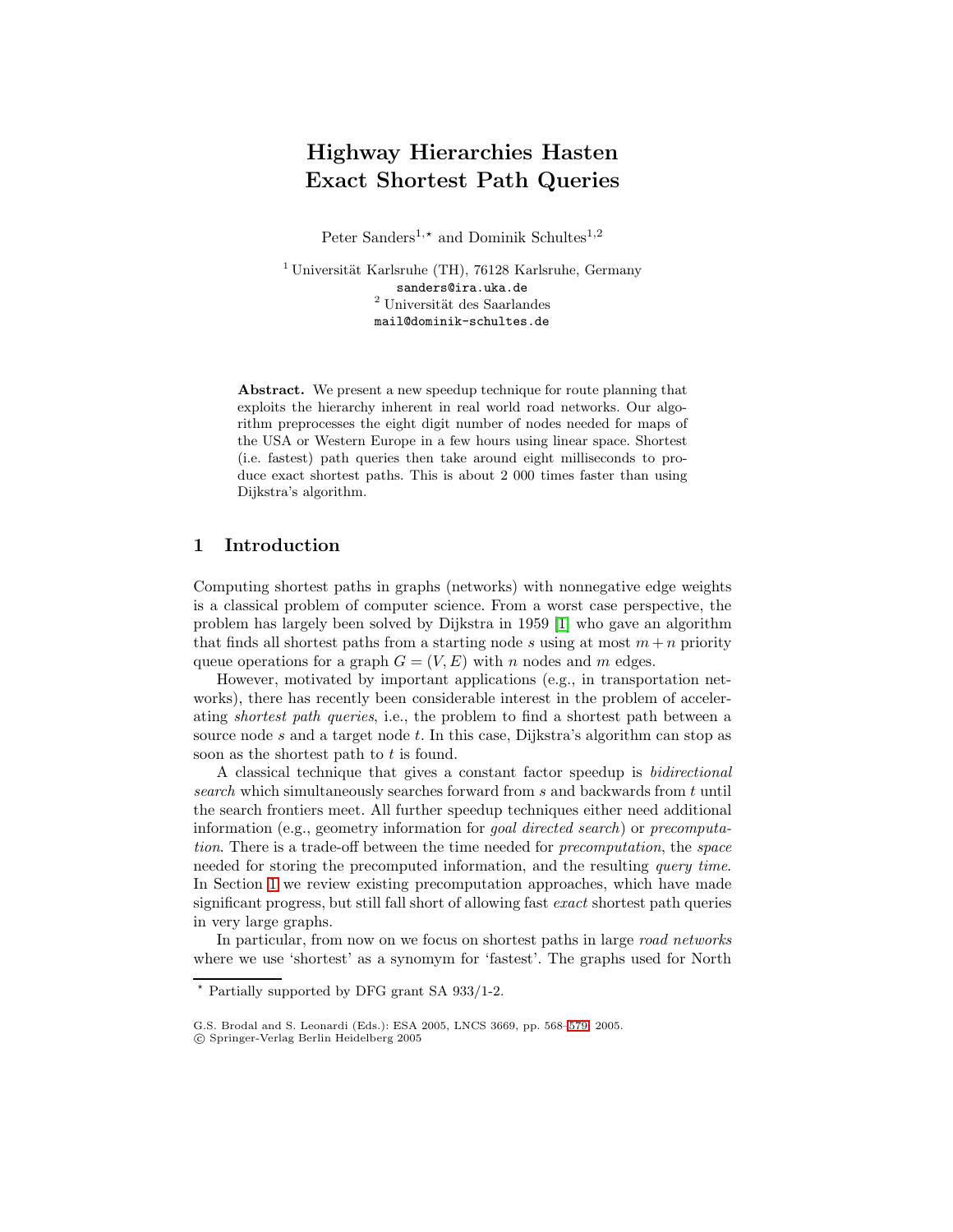America or Western Europe already have around 20 000 000 nodes so that significantly superlinear preprocessing time or even slightly superlinear space is prohibitive. To our best knowledge, all commercial applications currently only compute paths heuristically that are not always shortest possible. The basic idea of these heuristics is the observation that shortest paths "usually" use small roads only locally, i.e., at the beginning and at the end of a path. Hence the heuristic algorithm only performs some kind of *local search* from s and t and then switches to search in a *highway network* that is much smaller than the complete graph. Typically, an edge is put into the highway network if the information supplied on its road type indicates that it represents an important road.

Our approach is based on the idea to compute *exact* shortest paths by defining the notion of *local search* and *highway network* appropriately. This is very simple. We define local search to be a search that visits the  $H$  closest nodes from s (or t) where H is a tuning parameter. This definition already fixes the highway network. An edge  $(u, v) \in E$  should be a highway edge if there are nodes s and t such that  $(u, v)$  is on the shortest path from s to t, v is not within the H closest nodes from  $s$ , and  $u$  is not within the  $H$  closest nodes from  $t$ . Section [2](#page-3-0) gives a more formal definition of the basic concepts used in this paper.

One might think that an expensive all-pairs shortest path computation is needed to find the highway network. However, in Section [3](#page-4-0) we show that each highway edge is also within some local shortest path tree B rooted at some  $s \in V$ such that all leaves of  $B$  are "sufficiently far away" from  $s$ .

So far, the highway network still contains all the nodes of the original network. However, we can prune it significantly: Isolated nodes are not needed. Trees attached to a biconnected component can only be traversed at the beginning and end of a path. Similarly, paths consisting of nodes with degree two can be replaced by a single edge. The result is a *contracted highway network* that only contains nodes of degree at least three. We can iterate the above approach, define local search on the highway network, find a "superhighway network", contract it,. . .We arrive at a multi-level highway network — a *highway hierarchy*.

Section [4](#page-5-0) develops a query algorithm that uses highway hierarchies. After several correctness preserving transformations we get a bidirectional, Dijkstralike search in a single graph that contains all levels. The only modifications affect the selection of edges to be relaxed and how to finish the search when the search frontiers from s and t meet.

In Section [5](#page-7-0) we summarise experiments using detailed road networks for Western Europe and the USA. Using a uniform neighbourhood size of 125 and 225 respectively, the graphs shrink geometrically from level to level. This leads to preprocessing time around four hours and average query times below 8 ms. Possible future improvements are discussed in Section [6.](#page-10-0) Proofs and additional experimental data can be found in the full version at <http://www.dominik-schultes.de/hwy/>.

#### **Related Work**

There is so much literature on shortest paths and preprocessing that we can only highlight selected results that help to put our results into perspective. In the following, speedup refers to the acceleration compared to the unidirectional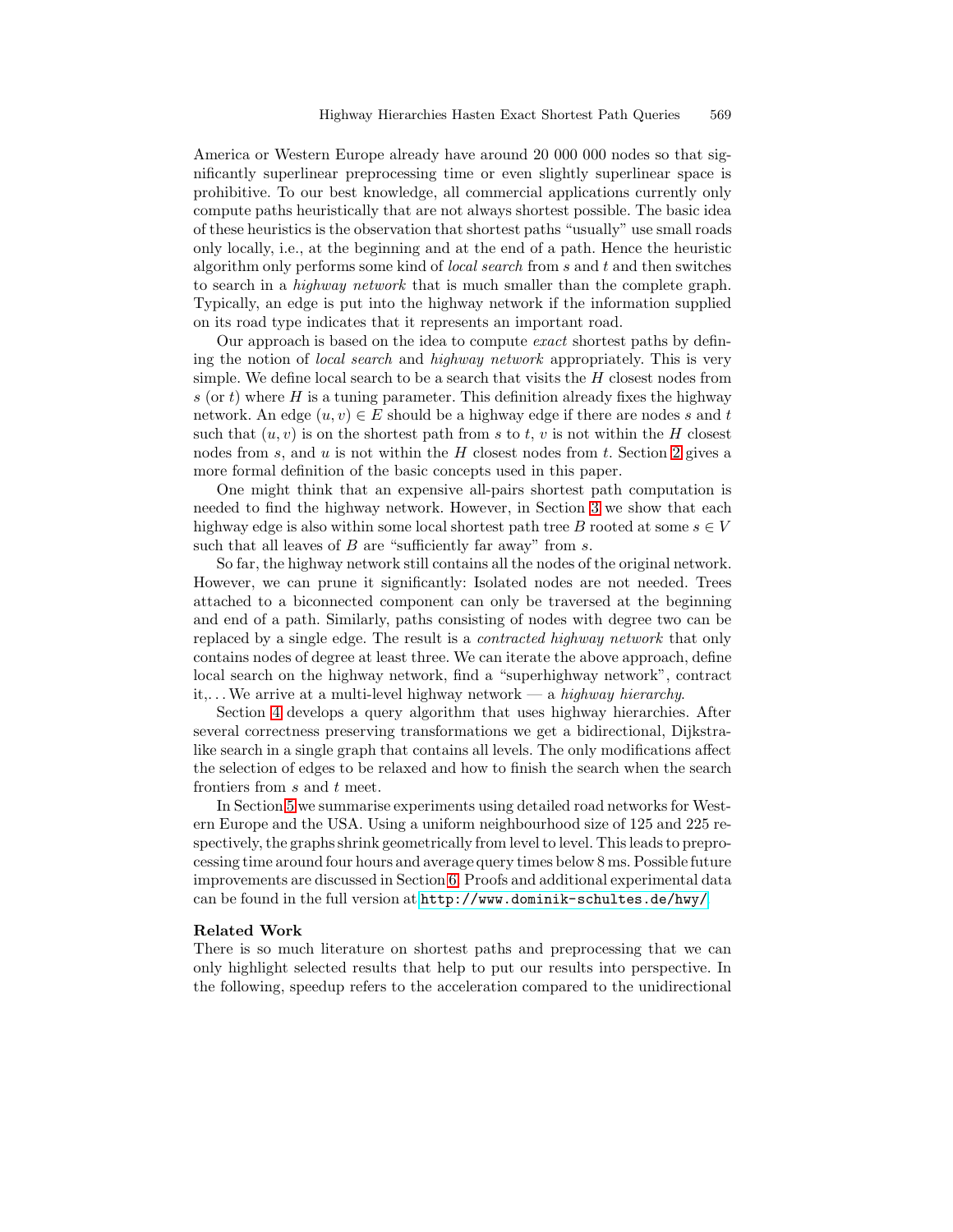variant of Dijkstra's algorithm that stops when the target is found. For recent, more detailed overviews we refer to [\[2](#page-11-2)[,3\]](#page-11-3).

Perhaps the most interesting theoretical results on route planning are algorithms for planar graphs that might be adaptable to route networks since those are "almost planar. Using  $O(n \log^3 n)$  space and preprocessing time, query time are almost planal. Using  $O(n \log n)$  space and preprocessing time, query time  $O(\sqrt{n} \log n)$  can be achieved [\[4\]](#page-11-4) for directed planar graphs without negative cycles. Queries accurate within a factor  $(1 + \epsilon)$  can be answered in near constant time using  $O((n \log n)/\epsilon)$  space and preprocessing time [\[5\]](#page-11-5). However, for very large graphs we need linear space consumption so that these approaches seem not directly applicable to the problem at hand.

The previous practical approach closest to ours is the *separator based multilevel method* [\[6\]](#page-11-6). The idea is to partition the graph into small subgraphs by removing a (hopefully small) set of separator nodes. These separator nodes together with edges representing precomputed paths between them constitute the next level of the graph. Queries then only need to search in the partitions of s and  $t$  and in the higher level graph. This process can be iterated. At least for road networks speedups so far seem to be limited to a factor around ten whereas better speedup can be observed for railway transportation problems [\[6\]](#page-11-6). Disadvantages compared to our method are that performance depends on very small (and thus hard to find) separators and that the higher level graphs get quite dense so that going to many levels quickly reaches a point of diminishing return. In contrast, our method has a very simple definition of what constitutes the higher level graphs and our higher level graphs remain sparse.

*Reach based routing* [\[7\]](#page-11-7) excludes nodes from consideration if they do not contribute to any path long enough to be of use for the current query. Speedups up to 20 are reported for graphs with about 400 000 nodes using about 2 hours preprocessing time. Our method is an order of magnitude faster both in terms of query time and in terms of preprocessing time.

Most other preprocessing techniques are different from our approach in that they focus the search towards the target. Very high speedups (hundreds or even around 2000) are reported for *geometric containers* [\[8](#page-11-8)[,3\]](#page-11-3) and *bit vectors* [\[9,](#page-11-9)[10\]](#page-11-10). Both methods store information with each edge. Queries use this information to decide whether this edge can possibly lead to the target. Our method achieves similar speedups but needs much less time for preprocessing: To compute  $k$ bit vectors,  $O(\sqrt{kn})$  global shortest path searches are needed (assuming planar graphs) and geometric containers even need an all-pairs computation.

An interesting alternative are *landmark* based lower bounds for strengthening goal directed search [\[2\]](#page-11-2). For global queries, about 16 global shortest path computations during preprocessing suffice to achieve speedup around 20. However, the landmark method needs a lot of space — one distance value for each nodelandmark pair. It is also likely that for real applications each node will need to store distances to different sets of landmarks for global and local queries. Hence, landmarks have very fast preprocessing and reasonable speedups but consume too much space for very large networks.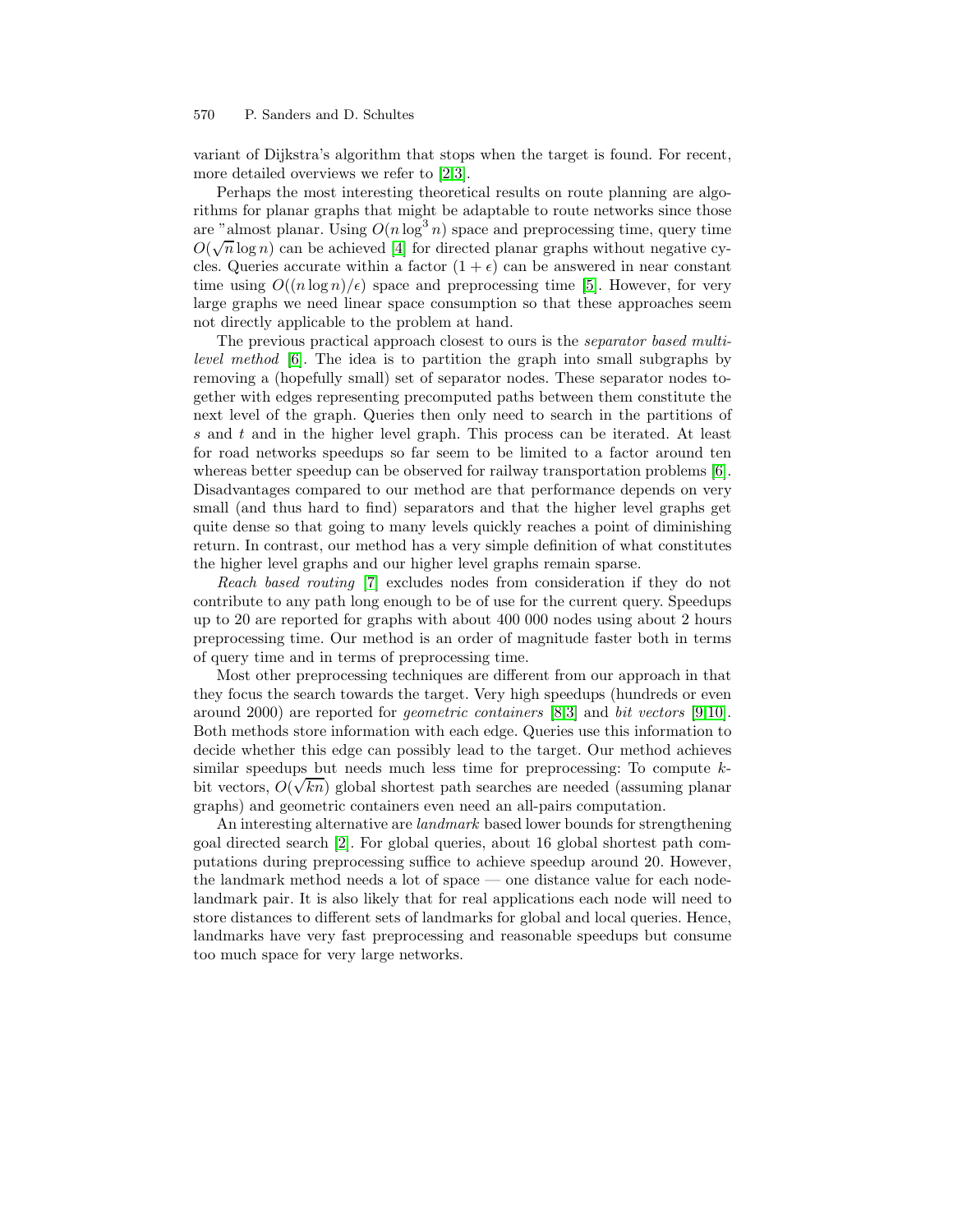# <span id="page-3-0"></span>**2 Preliminaries**

We expect an *undirected* graph  $G = (V, E)$  with n nodes and m edges with nonnegative weights as input.<sup>[1](#page-3-1)</sup> We assume w.l.o.g. that there are no self-loops, parallel edges, or zero weight edges in the input — they could be dealt with easily in a preprocessing step. The *length*  $w(P)$  of a path P is the sum of the weights of the edges that belong to P.  $P^* = \langle s, \ldots, t \rangle$  is a *shortest path* if there is no path P' from s to t such that  $w(P') < w(P^*)$ . The *distance*  $d(s, t)$  between s and t is the length of a shortest path from s to t. If  $P = \langle s, \ldots, s', u_1, u_2, \ldots, u_k, t', \ldots, t \rangle$ is a path from s to t, then  $P|_{s' \to t'} = \langle s', u_1, u_2, \ldots, u_k, t' \rangle$  denotes the *subpath* of  $\overline{P}$  from  $s'$  to  $t'$ .

*Dijkstra's Algorithm.* In the context of Dijkstra's algorithm, we use the following terminology: each node is either *unreached*, *reached*, or *settled*. If a node u is reached, at least one path (not necessarily the shortest one) from the source node s to u has been found and u has been inserted into the priority queue. If a node v is *settled*, it is reached and has been removed from the priority queue by a *deleteMin* operation; a shortest path from s to v has been found.

*Canonical Shortest Paths.* A *selection of shortest paths* SP contains for each connected pair  $(s, t) \in V \times V$  exactly one shortest path from s to t. Such a selection is called *canonical* if  $P = \langle s, \ldots, s', \ldots, t', \ldots, t \rangle \in \mathcal{SP}$  implies that  $P|_{s' \to t'} \in \mathcal{SP}$ . The elements of a canonical selection are called *canonical shortest paths*. If Dijkstra's algorithm is started from each node  $s \in V$ , for each connected pair  $(s, t)$  exactly one shortest path is determined. In the full paper some modifications of Dijkstra's algorithm are described which ensure that the obtained selection of shortest paths is canonical.

*Locality.* Let us fix any rule that decides which element Dijkstra's algorithm removes from the priority queue when there is more than one queued element with the smallest key. Then, during a Dijkstra search from a given node  $s$ , all nodes are settled in a fixed order. The *Dijkstra rank*  $r_s(v)$  of a node v is the rank of v w.r.t. this order. s has Dijkstra rank  $r_s(s) = 0$ , the closest neighbour  $v_1$  of s has Dijkstra rank  $r_s(v_1) = 1$ , and so on. For a given node s, the distance of the H-closest node from s is denoted by  $d_H(s)$ , i.e.,  $d_H(s) = d(s, v)$ , where  $r_s(v) = H$ . The *H*-neighbourhood  $\mathcal{N}_H(s)$  (or just *neighbourhood*  $\mathcal{N}(s)$ ) of s is  $\mathcal{N}(s) := \{ v \in V \mid d(s, v) \leq d_H(s) \}.$ <sup>[2](#page-3-2)</sup>

*Highway Hierarchy*. For a given parameter H, the *highway network*  $G_1$  $(V_1, E_1)$  of a graph G is defined as the set of edges  $(u, v) \in E$  that appear in a canonical shortest path  $\langle s, \ldots, u, v, \ldots, t \rangle$  from a node  $s \in V$  to a node

<span id="page-3-1"></span><sup>1</sup> Unless otherwise stated, we always deal with *undirected* edges. The restriction to undirected graphs simplifies the presentation of our approach and the implementation. However, our method can be generalised to *directed* graphs.

<span id="page-3-2"></span><sup>&</sup>lt;sup>2</sup> For directed graphs we also need an analogous value  $\bar{d}_H(\cdot)$  that refers to the reverse graph  $\bar{G} := (V, \{(v, u) \mid (u, v) \in E\})$ .  $\bar{\mathcal{N}}(\cdot)$  is defined correspondingly. From now on, whenever the target node  $t$  or the backward search from  $t$  is concerned, we have to keep in mind that  $\bar{G}$ ,  $\bar{d}_H(\cdot)$ , and  $\bar{\mathcal{N}}(\cdot)$  apply.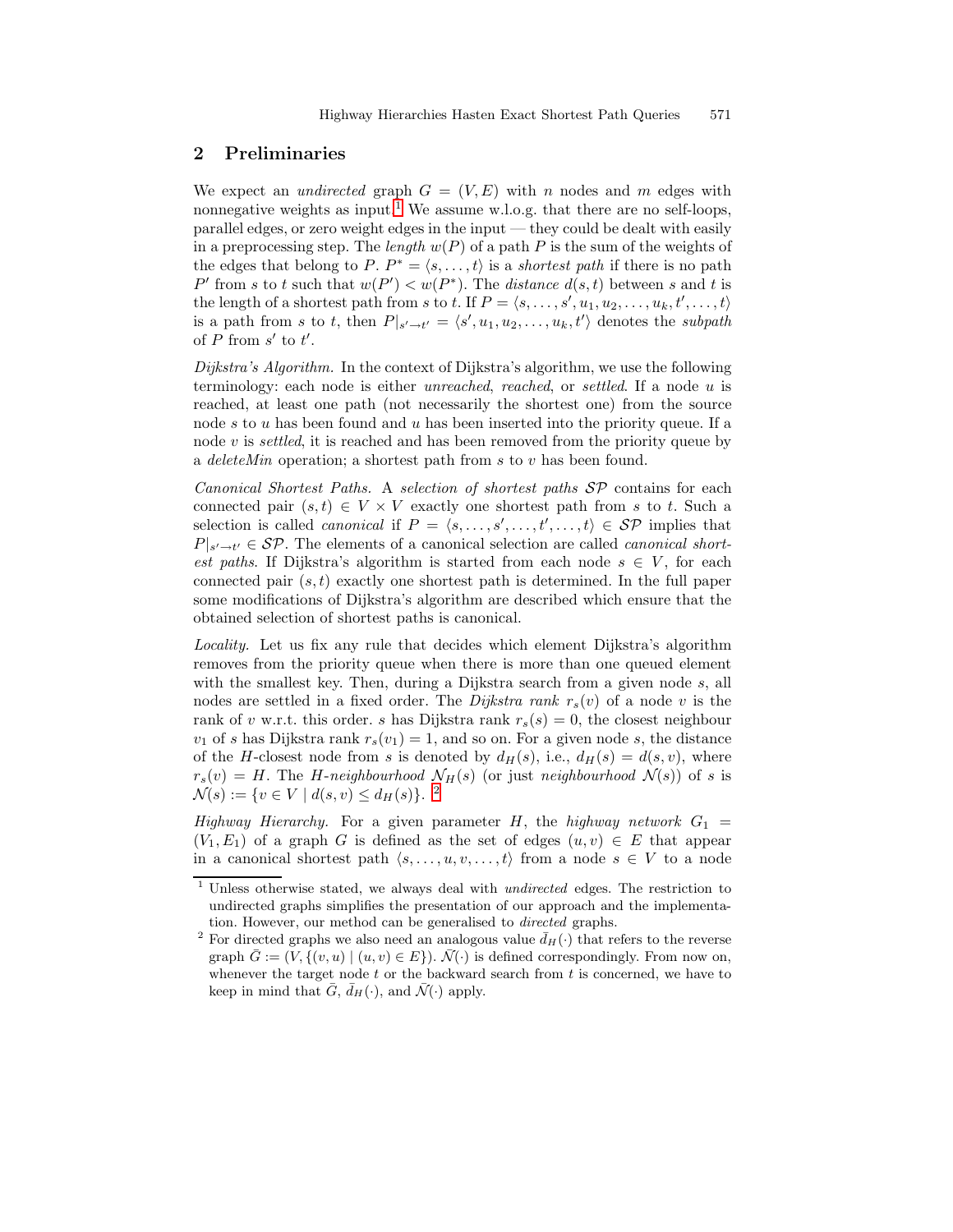$t \in V$  with the property that  $v \notin \mathcal{N}_H(s)$  and  $u \notin \mathcal{N}_H(t)$ . The set  $V_1$  is the maximal subset of  $V$  such that  $G_1$  contains no isolated nodes.

The *2-core* of a graph is the maximal vertex induced subgraph with minimum degree two. A graph consists of its 2-core and *attached trees*, i.e., trees whose roots belong to the 2-core, but all other nodes do not belong to it. A *line* in a graph is a path  $\langle u_0, u_1, \ldots, u_k \rangle$  where the inner nodes  $u_1, \ldots, u_{k-1}$  have degree two. From the highway network  $G_1$  of a graph  $G$ , the *contracted highway network*  $G'_{1}$  of the graph  $G$  is obtained by taking the 2-core of  $G_{1}$  and, then, removing the inner nodes of all lines  $\langle u_0, u_1, \ldots, u_k \rangle$  and replacing each line by an edge  $(u_0, u_k)$ . Thus, the highway network  $G_1$  consists of the contracted highway network (or short, just *core*) G <sup>1</sup> and some *components*, where 'component' is used as a generic term for 'attached tree' and 'line'. In this paper, 'components' is used always in this specific sense and *not* to denote 'connected components' in general.

The *highway hierarchy* is obtained by applying the process that leads from G to  $G'_{1}$  iteratively. The original graph  $G_{0} := G'_{0} := G$  constitutes Level 0 of the highway hierarchy,  $G_1$  corresponds to Level 1, the highway network  $G_2$  of the graph  $G'_1$  is called Level 2, and so on.

## <span id="page-4-0"></span>**3 Construction**

For each node  $s_0 \in V$ , we compute and store the value  $d_H(s_0)$ . This can be easily done by a Dijkstra search from each node  $s_0$  that is aborted as soon as H nodes have been settled. Then, we start with an empty set of highway edges  $E_1$ . For each node  $s_0$ , two phases are performed: the forward construction of a partial shortest path tree  $B$  and the backward evaluation of  $B$ . The construction is done by a single source shortest path (SSSP) search from  $s_0$ ; during the evaluation phase, paths from the leaves of B to the root  $s_0$  are traversed and for each edge on these paths, it is decided whether to add it to  $E_1$  or not. The crucial part is the specification of an abort criterion for the SSSP search in order to restrict it to a 'local search'.

*Phase 1: Construction of a Partial Shortest Path Tree.* A Dijkstra search from s<sup>0</sup> is executed. During the search, a reached node is either in the state *active* or *passive*. The source node  $s_0$  is active; each node that is reached for the first time (*insert*) and each reached node that is updated (*decreaseKey*) adopts the activation state from its (tentative) parent in the shortest path tree B. When a node p is settled using the path  $\langle s_0, s_1, \ldots, p \rangle$ , then p's state is set to passive if  $|\mathcal{N}(s_1) \cap \mathcal{N}(p)| \leq 1$ . When no active unsettled node is left, the search is aborted and the growth of  $B$  stops.

*Phase 2: Selection of the Highway Edges.* During Phase 2, all edges  $(u, v)$  are added to  $E_1$  that lie on paths  $\langle s_0, \ldots, u, v, \ldots, t_0 \rangle$  in B with the property that  $v \notin \mathcal{N}(s_0)$  and  $u \notin \mathcal{N}(t_0)$ , where  $t_0$  is a leaf of B. This can be done in time  $O(|B|)$ .

**Theorem 1.** An edge  $(u, v) \in E$  is added to  $E_1$  by the construction algorithm iff *it belongs to some canonical shortest path*  $P = \langle s, \ldots, u, v, \ldots, t \rangle$  and  $v \notin \mathcal{N}(s)$ *and*  $u \notin \mathcal{N}(t)$ *.*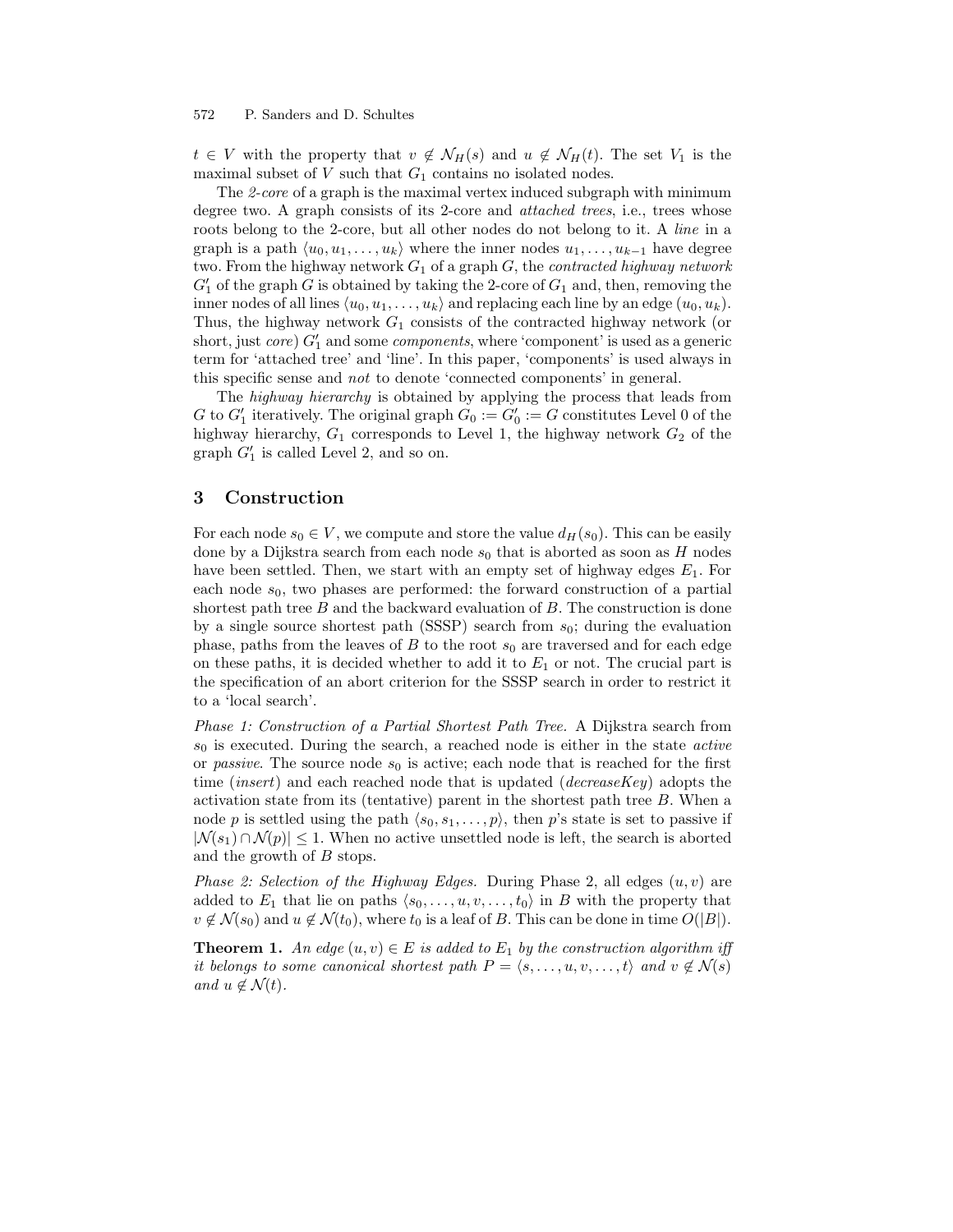*Speeding Up Construction.* An active node v is declared to be a *maverick* if  $d(s_0, v) > f \cdot d_H(s_0)$ , where f is a parameter. When all active nodes are mavericks, the search from passive nodes is no longer continued. This way, the construction process is accelerated and  $E_1$  becomes a superset of the highway network. Hence, queries will be slower, but still compute exact shortest paths. The *maverick factor* f enables us to adjust the trade-off between construction and query time.

**Theorem 2.** *The highway network can be contracted in time*  $O(m + n)$ *.* 

*Highway Hierarchy.* The result of the contraction is the contracted highway network  $G'_{1}$ , which can be used as input for the next iteration of the construction procedure in order to obtain the next level of the highway hierarchy.

## <span id="page-5-0"></span>**4 Query**

The *highway hierarchy*  $\mathcal{G} = (\mathcal{V}, \mathcal{E})$  consists of the graphs  $G_0, G_1, G_2, \ldots, G_L$ , which are arranged in  $L+1$  levels. For each node  $v \in V$  and each  $i \in \{j \mid v \in V_j\},$ there is one copy of v, namely  $v_i$ , that belongs to level i of  $\mathcal G$ . Accordingly, there are several copies of an edge  $(u, v)$  when u and v belong to more than one common level. These edges, which connect two nodes in the same level, are called *horizontal* edges. Additionally, G contains a directed edge  $(v_{\ell}, v_{\ell+1})$  for each pair  $v_{\ell} \in V_{\ell}, v_{\ell+1} \in V_{\ell+1}$ , where  $v_{\ell}$  and  $v_{\ell+1}$  are copies of the same node  $v$ . These additional edges are called *vertical* and have weight 0. For each node v, not only one value  $\tilde{d}_H(v)$  is known, but for each level  $\ell < L$ , there is a distance  $d_H^{\ell}(v)$  from v to the H-closest node in the graph  $G'_{\ell}$ ; if a node v does not belong to  $G'_{\ell}$ ,  $d'_{H}(v)$  is defined to be  $+\infty$ ; furthermore,  $d'_{H}(v) := +\infty$ . Correspondingly, we use the notation  $\mathcal{N}^{\ell}(v)$  to refer to the set  $\{v' \in V'_{\ell} \mid d(v, v') \leq d_H^{\ell}(v)\}\,$ , which is the *neighbourhood* of v in the graph  $G'_{\ell}$ . Note that the neighourhood of a node that belongs to a component is unbounded, i.e., it contains all nodes of the core of the corresponding level. The same applies to  $\mathcal{N}^L(v)$ , for any v.

The *multilevel query algorithm* that works on  $\mathcal G$  is a modification of the bidirectional version of Dijkstra's algorithm. The source and target nodes of an  $s-t$  query are the corresponding copies of s and t in level 0. For the time being, we omit the abort-on-success criterion, i.e., we do not abort when both search scopes meet, but continue until both searches terminate; then, we consider all nodes that have been settled from both sides as meeting points and take the shortest path that has been found by this means. The modifications consist of two restrictions:

1. In each level  $\ell$ , no horizontal edge is relaxed that would leave the neighbour*hood*  $\mathcal{N}^{\ell}(v^*)$  *of the corresponding entrance point*  $v^*$ . Each node that belongs to the core and has been settled via a horizontal edge that leaves a component and each node that has been settled via a vertical edge is an *entrance point*. In addition, the source and the target nodes of the query are entrance points. The *corresponding entrance point* of a settled node v is the last entrance point on the path to v.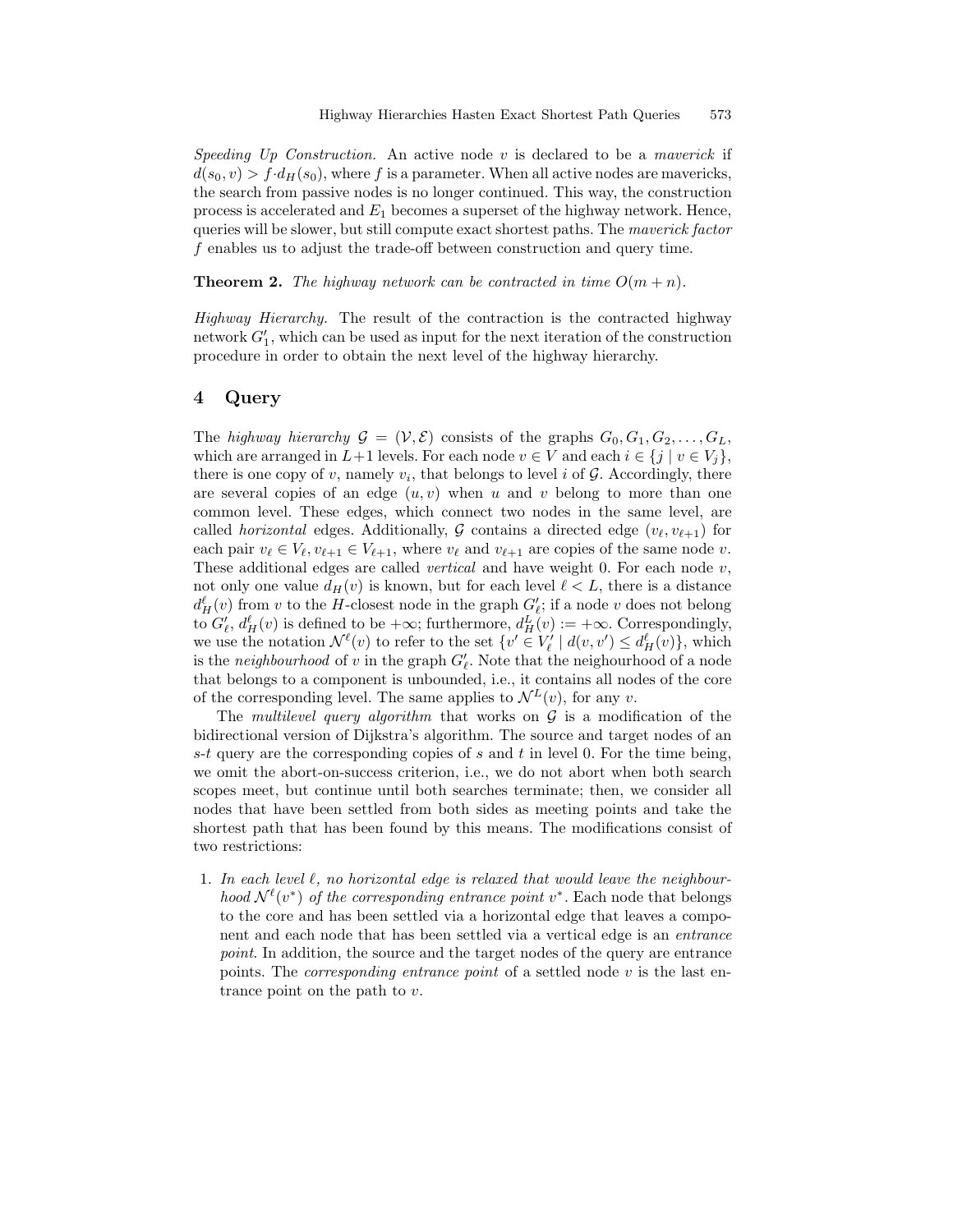2. *Components are never entered using a horizontal edge.* An edge (u, v) *enters* a component if either  $u$  belongs to the core and  $v$  to a component or  $u$  belongs to a line and v to an attached tree. However, an edge from an attached tree to a line *leaves* the attached tree and does not rank among the edges that enter a component. Note that the endpoint(s) of a component do not belong to the component but to the core (or to the line in case of the root of a tree that is attached to a line).

## **Theorem 3.** For any given  $s, t \in V$ , the multilevel query algorithm finds the *shortest path from* s *to* t *in* G*.*

*Proof Idea.* It is known that the bidirectional version of Dijkstra's algorithm works correctly. We have to show that the imposed restrictions do not affect the correctness. When Restriction 1 applies, it is always possible to switch to the next level using a vertical edge. Due to the definition of the highway network, it is guaranteed that the corresponding part of the shortest path which we are looking for can be found in the next level. A path from s that *enters* a component is not traversed due to Restriction 2. However, from the point of view of  $t$ , this path *leaves* the component so that the edge that has been skipped during the search from  $s$  can be relaxed in the reverse direction during the search from  $t$ . Hence, the path can be found in spite of Restriction 2. These arguments can be used in an inductive proof over the number of levels.  $\Box$ 

*Collapse of the Vertical Dimension.* So far, we allow that several copies of the same node are reached. However, it can be shown that it is sufficient if at most one copy of a node is reached via a horizontal edge, namely the copy with the smallest tentative distance or, if there are several copies with the same smallest tentative distance, the copy in the lowest level.

Due to this observation, we can let the vertical dimension collapse. We can interpret the highway hierarchy  $\mathcal G$  as one plain graph, i.e., there are no copies of the nodes distributed over several levels. Basically, this graph corresponds to the original graph G enhanced by some additional data: each edge  $(u, v)$  is assigned a maximum level  $\ell(u, v)$ , i.e., it belongs to the levels  $0, 1, \ldots, \ell(u, v)$ ; each node v is assigned to at most one component  $c(v)$ ; a component  $c(v)$  belongs to a certain level  $\ell(c(v))$ , which is equal to the level its inner edges belong to. Furthermore, the value  $d_H^{\ell}(v)$  is stored only if  $v \in G'_{\ell}$ . Our implementation is based on this interpretation of  $\mathcal{G}$ .

*Abort-on-Success.* In the bidirectional version of Dijkstra's algorithm, we can abort as soon as both search scopes meet, i.e., there is one node  $v$  that is settled in both search scopes. Then, the shortest path  $P$  from  $s$  to  $t$  does not necessarily consist of the shortest paths from  $s$  to  $v$  and from  $v$  to  $t$ , but it is well known that it is always ensured that the right meeting point  $v'$  has already been reached from both sides. The crucial precondition for this fact is that all nodes whose distance from s is less than  $d(s, v)$  have been settled in the search scope of s, and all nodes whose distance from t is less than  $d(t, v)$  have been settled in the search scope of  $t$ .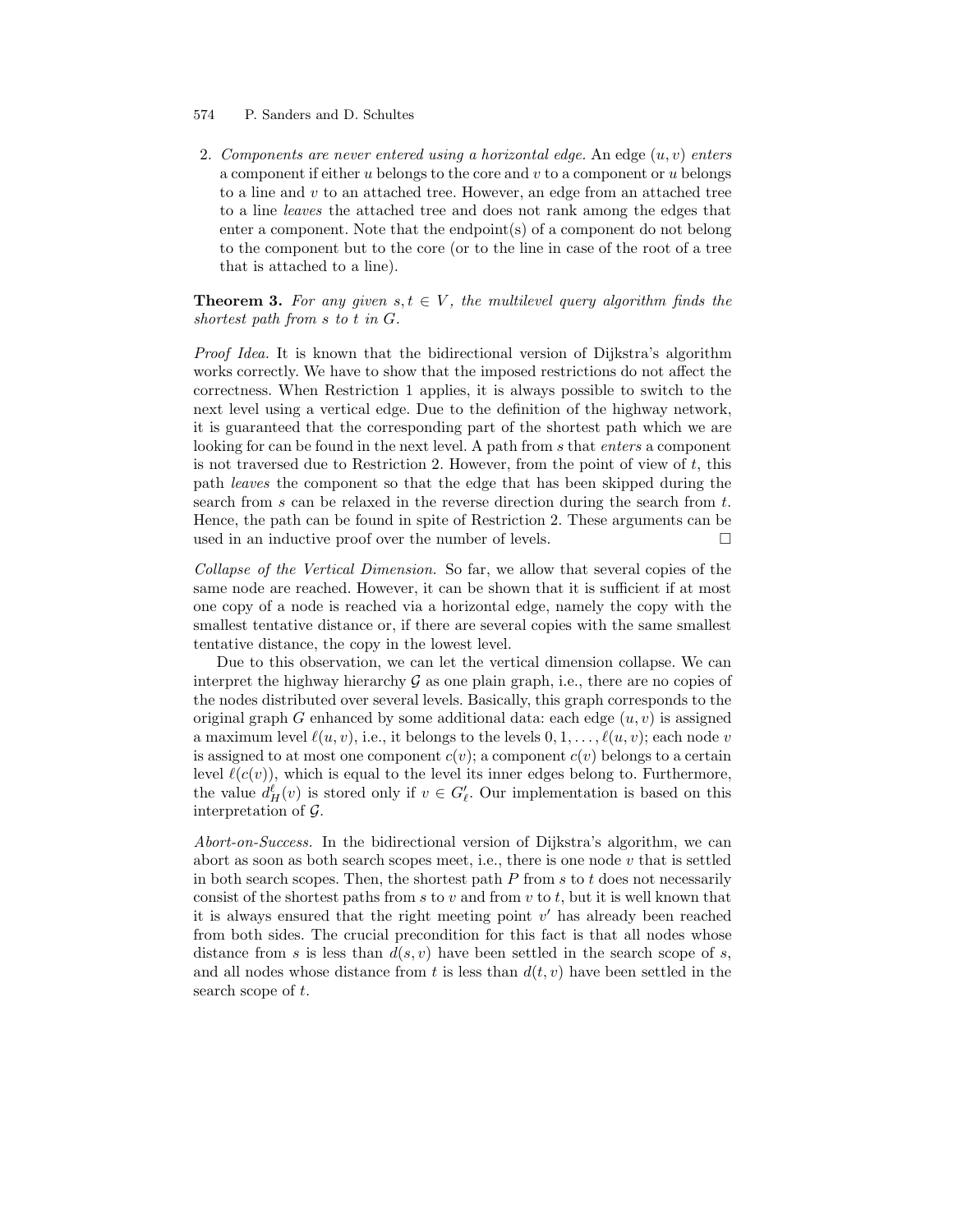Unfortunately, we cannot adopt the abort-on-success criterion as it stands because, in general, the multilevel query algorithm does not fulfil this precondition as several edges are not relaxed due to Restriction 1 and 2 so that we cannot guarantee that all nodes up to a certain distance have been settled. We have already shown that the algorithm is correct all the same because if an 'important' edge is not relaxed (e.g. a component is not entered), then it is relaxed from the other side (e.g. the component is left). However, we have to *wait* until the reverse search has relaxed this edge, i.e., we must not abort too early. Nevertheless, even if we have skipped an edge  $e = (u, v)$  at node u, we *can* abort after both search scopes have met as soon as it is certain that  $e$  will not be relaxed from  $v$  during the final steps of the search. We can use the following approach. Let  $\mathcal{E}_s$  denote the set of all horizontal edges that have been skipped during the search from s.  $\mathcal{E}_t$  is defined accordingly. After both search scopes have met, we can abort as soon as the search from t has finished search level  $\hat{\ell}_s := \max_{e \in \mathcal{E}_s} \ell(e)$  and the search from s has finished level  $\hat{\ell}_t := \max_{e \in \mathcal{E}_t} \ell(e)$ . A search level  $\ell$  is *finished* when there are no reached but unsettled nodes in level  $\ell$  or below. If the search level  $\ell$  is finished, edges  $e$  in levels  $\ell(e) \leq \ell$  cannot be relaxed any longer. Hence, when the search from t has finished search level  $\hat{\ell}_s$ , it is certain that no edge e that belongs to a level  $\ell(e) \leq \hat{\ell}_s$  will be relaxed during the final steps of the search, in particular, no edge that has been skipped during the search from s will be traversed by the backward search. There are several possibilities to further improve this abort criterion, which are described in the full paper.

#### <span id="page-7-0"></span>**5 Experiments**

*Implementation*. We use a binary heap priority queue. Our current implementation leaves room for reducing both running time and memory usage.

*Environment.* The experiments were done on a 64-bit machine with 8 GB main memory and 1 MB L2 cache, using one out of four AMD Opteron processors clocked at 2.2 GHz, running SuSE Linux (kernel 2.6.5). The program was compiled by the GNU  $C++$  compiler 3.3.3 using optimisation level 3.

*Instances.* Basically, we deal with two test instances, namely, the road networks of the United States of America (minus Alaska and Hawaii) and of Western Europe. The former was obtained from the TIGER/Line Files [\[11\]](#page-11-11) by merging the relevant data of all counties. The latter contains the 14 European countries Austria, Belgium, Denmark, France, Germany, Italy, Luxembourg, the Netherlands, Norway, Portugal, Spain, Sweden, Switzerland, and the UK. The data has been made available for scientific use by the company PTV AG. In some cases, we restrict our experiments to the German road network. In all cases, as we deal with undirected graphs, we ignored the restrictions caused by one-way streets.

The original graphs contain for each edge a length and a road category, e.g., motorway, national road, regional road, urban street. We assign average speeds to the road categories, compute for each edge the average travel time, and use it as weight. Table [1](#page-8-0) summarises important properties of the used road networks and the key results of the experiments.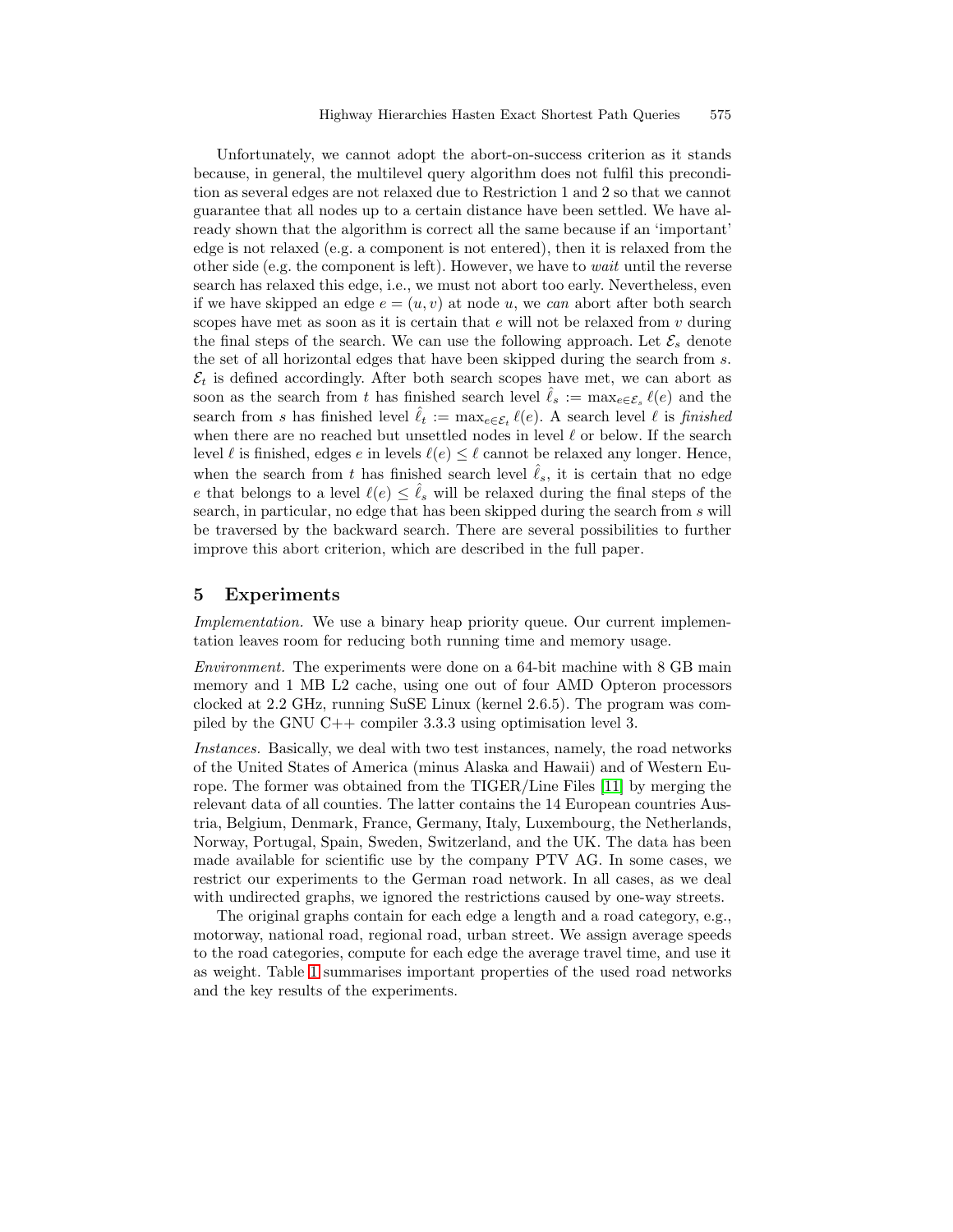<span id="page-8-0"></span>**Table 1.** Overview of the used road networks and key results. The parameter H is used iteratively until the construction leads to an empty highway network. We provide average values for 10 000 queries, where the source and target nodes are chosen randomly. 'Speedup' refers to a comparison with Dijkstra's algorithm<sup>[3](#page-8-1)</sup>. 'Efficiency' [\[2\]](#page-11-2) denotes the number of nodes that belong to the computed shortest paths divided by the number of nodes that are settled by the multilevel query algorithm. For Germany, we give the memory usage on a 32-bit machine in parentheses.

|              |                            | <b>USA</b> | Europe     | Germany      |
|--------------|----------------------------|------------|------------|--------------|
| input        | $\#$ nodes                 | 24 278 285 | 18 029 721 | 4 345 567    |
|              | $\#edges$                  | 29 106 596 | 22 217 686 | 5 446 916    |
|              | $\#degree\ 2$ nodes        | 7 316 573  | 2 375 778  | 604 540      |
|              | #road categories           | 4          | 13         | 13           |
| parameters   | average speeds $[km/h]$    | $40 - 100$ | $10 - 130$ | $10 - 130$   |
|              | Η                          | 225        | 125        | 100          |
| construction | CPU time [h:min]           | 4:15       | 2:41       | 0:30         |
|              | $\#levels$                 |            | 11         | 11           |
| query        | CPU time [ms]              | 7.04       | 7.38       | 5.30         |
|              | #settled nodes             | 3912       | 4 0 6 5    | 3 2 8 6      |
|              | speedup (CPU time)         | 2654       | 2645       | 680          |
|              | speedup $(\#setled nodes)$ | 3 0 3 3    | 2 1 8 7    | 658          |
|              | efficiency                 | 113\%      | 34\%       | 13\%         |
|              | main memory usage [MB]     | 2 4 4 3    | 1850       | (346)<br>466 |

*Fast vs. Precise Construction.* During various experiments, we came to the conclusion that it is a good idea *not* to take a fixed maverick factor f for all levels of the construction process, but to start with a low value (i.e. fast construction) and increase it level by level (i.e. more precise construction). For the following experiments, we used the sequence  $0, 2, 4, 6, \ldots$ 

Best Neighbourhood Sizes. For two levels  $\ell$  and  $\ell + 1$  of a highway hierarchy, the *shrinking factor* is the ratio between  $|E'_{\ell}|$  and  $|E'_{\ell+1}|$ . In our experiments, we observed that the highway hierarchies of the USA and Europe were almost *self-similar* in the sense that the shrinking factor remained nearly unchanged from level to level when we used the same neighbourhood size  $H$  for all levels. We kept this approach and applied the same  $H$  iteratively until the construction led to an empty highway network. Figure [1](#page-9-0) demonstrates the shrinking process for Europe. For most levels, we observe an almost constant shrinking factor (which appears as a straight line due to the logarithmic scale of the y-axis). The greater the neighbourhood size, the greater the shrinking factor. The first iteration (Level  $0\rightarrow 1$ ) and the last few iterations are exceptions: at the first iteration, the construction works very well due to the characteristics of the real world road network (there are many trees and lines that can be contracted); at the last iterations, the highway network collapses, i.e., it shrinks very fast, because nodes that are close to the border of the network usually do not belong

<span id="page-8-1"></span><sup>&</sup>lt;sup>3</sup> The averages for Dijkstra's algorithm are based on only 1 000 queries.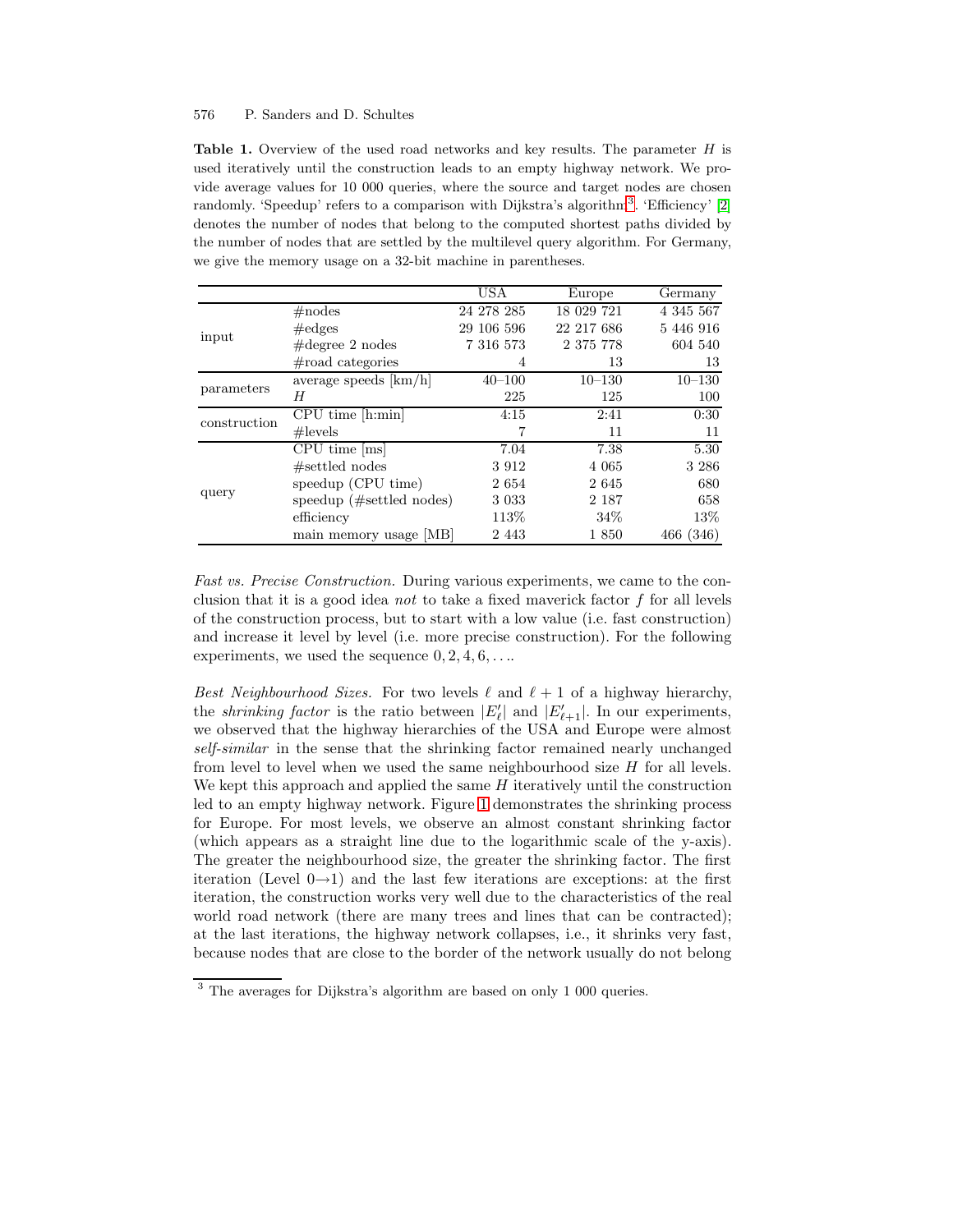

<span id="page-9-0"></span>**Fig. 1.** Shrinking of the highway networks of Europe. For different neighbourhood sizes H and for each level  $\ell$ , we plot  $|E'_{\ell}|$ , i.e., the number of edges that belong to the core of level  $\ell$ .

to the next level of the highway hierarchy, and when the network gets small, almost all nodes are close to the border.

*Multilevel Queries.* Table [1](#page-8-0) contains average values for queries, where the source and target nodes are chosen randomly. For the two large graphs we get a speedup of more than 2 000 compared to Dijkstra's algorithm both with respect to (query) time[4](#page-9-1) and with respect to the number of settled nodes.

For our largest road network (USA), the number of nodes that are settled during the search is *less* than the number of nodes that belong to the shortest paths that are found. Thus, we get an efficiency that is greater than 100%. The reason is that edges at high levels will often represent long paths containing many nodes.<sup>[5](#page-9-2)</sup>

For use in applications it is unrealistic to assume a uniform distribution of queries in large graphs such as Europe or the USA. On the other hand, it would be hardly more realistic to arbitrarily cut the graph into smaller pieces. Therefore, we decided to measure local queries within the big graphs: For each power of two  $r = 2^k$ , we choose random sample points s and then use Dijkstra's algorithm to find the node t with Dijkstra rank  $r_s(t) = r$ . We then use our algorithm to make an  $s-t$  query. By plotting the resulting statistics for each value  $r = 2<sup>k</sup>$ , we can see how the performance scales with a natural measure of difficulty of the query. Figure [2](#page-10-1) shows the query times. Note that the median

<span id="page-9-1"></span><sup>&</sup>lt;sup>4</sup> It is likely that Dijkstra would profit more from a faster priority queue than our algorithm. Therefore, the time-speedup could decrease by a small constant factor.

<span id="page-9-2"></span><sup>5</sup> The reported query times do not include the time for expanding these paths. We have made measurements with a naive recursive expansion routine which never take more than 50% of the query time. Also note that this process could be radically sped up by precomputing unpacked representations of edges.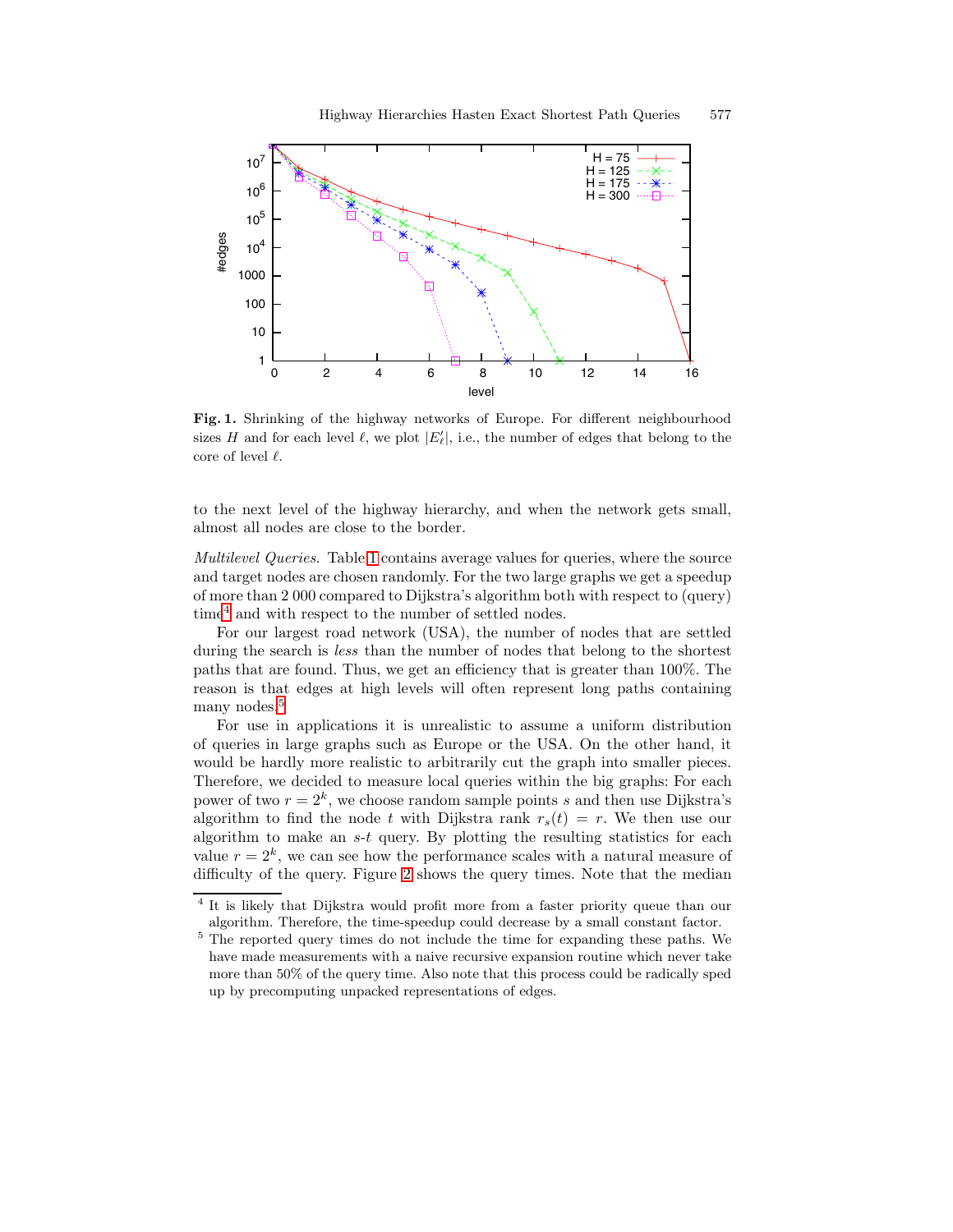

<span id="page-10-1"></span>Fig. 2. Multilevel Queries. For each road network and each Dijkstra rank on the x-axis, 1 000 queries from random source nodes were performed. The results are represented as box-and-whisker plot [\[12\]](#page-11-12): each box spreads from the lower to the upper quartile and contains the median, the whiskers extend to the minimum and maximum value omitting outliers, which are plotted individually.

query times are scaling quite smoothly and the growth is much slower than the exponential increase we would expect in a plot with logarithmic  $x$  axis, linear  $y$ axis, and any growth rate of the form  $r^{\rho}$  for Dijkstra rank r and some constant power  $\rho$ . The curve is also not the straight line one would expect from a query time logarithmic in  $r$ .

#### <span id="page-10-0"></span>**6 Discussion**

Starting from a simple definition of local search, we have developed nontrivial algorithms for constructing and querying highway hierarchies. We have demonstrated that highway hierarchies of the largest road networks currently used can be constructed in a few hours, i.e., fast enough to allow daily updates. The space consumption is only a small constant factor of the input size. The query times around 10 ms are more than fast enough for interactive use. The only previous speedup techniques that would achieve comparable speedup (bit vectors, geometric containers) have prohibitive preprocessing times for very large graphs.

Even faster preprocessing is a major issue for future work. We see many small (and not so small) opportunities for improvement. The local nature of preprocessing makes it likely that highway hierarchies can be quickly updated dynamically when only a few edges (e.g., for taking traffic jams into account) or a region of the network changes. We can also easily parallelise preprocessing.

Even faster queries are also interesting. For example, for some traffic simulations, millions of shortest paths queries are needed and there is no overhead for a user interface. Besides many small improvements (faster priority queues. . . )